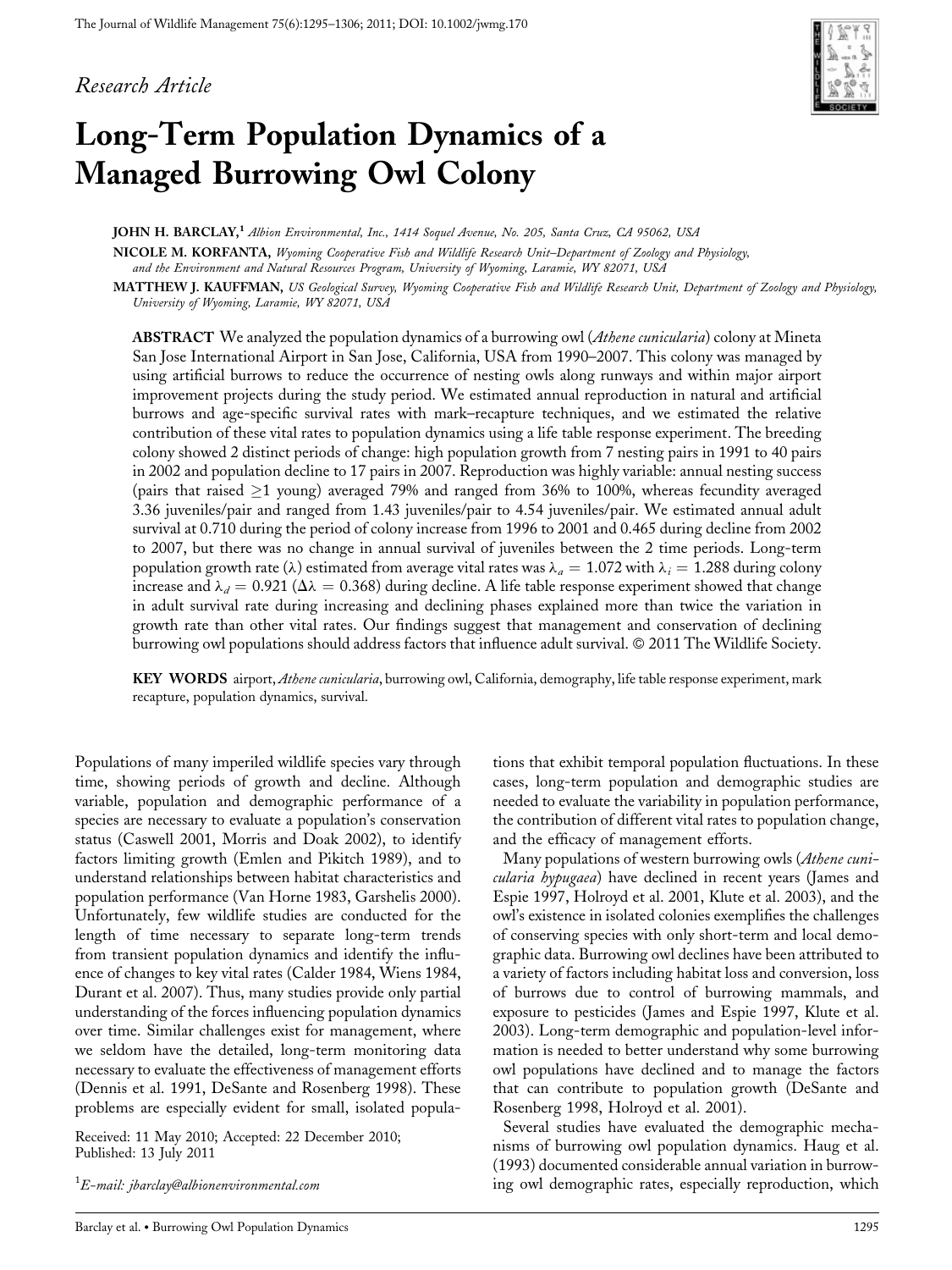should be expected given the burrowing owl's reproductive strategy (Lack 1968, Newton 1979). Age-specific survival rates have also been well documented (Haug et al. 1993), but analyses of survival rates over long time periods (i.e.,  $>5$  yr) or during phases of population change are less common. James et al. (1997) examined the parameters of a declining burrowing owl population over 6 years (1986–1992) in Saskatchewan, Canada and implicated nest predation, which caused complete nesting failures, as a primary causal factor. In a 4-year (1997–2000) study of a burrowing owl population in central California, USA, Gervais et al. (2006) found that a 1-year population increase was largely attributable to fecundity, whereas adult survival, and to a lesser extent juvenile survival, contributed to a 1-year population decline. Johnson (1997) analyzed the population dynamics of a small owl colony in Davis, California over a 10-year period (1981– 1991) and suggested that stochastic environmental events, annual variation in reproduction and survival, and perhaps a regional trend of population decline contributed to an accelerated rate of decline in the study colony. Rosenberg and Haley (2004) reported high annual variation in reproduction during a 4-year (1997–2000) study of burrowing owl population dynamics in the Imperial Valley, California, where the density of owl pairs was relatively constant. Although these studies provide robust vital rate estimates for comparison, it is unclear to what extent changes in vital rates contributed to population change.

We studied the demography of a burrowing owl colony that occurred entirely within the managed vegetated areas on Norman Y. Mineta San Jose International Airport (SJC) in San Jose, California. Beginning in 1991, the SJC burrowing owl colony increased, which contrasted with the species' trend in the greater San Francisco Bay, California area where the burrowing owl population was estimated to have declined >50% from the mid-1980s to the early 1990s (DeSante et al. 1997, DeSante et al. 2007, Townsend and Lenihan 2007). The initial growth of the SJC colony was followed by a marked period of decline from 2002 to 2007, which coincided with continued decline in the local burrowing owl population in the south San Francisco Bay area (Wilkerson and Siegel 2010).

Burrowing owls are frequent residents on airports throughout their North American range (Haug et al. 1993, Mealey 1997, Trulio 1997, Barclay 2007). In fact, one of the early studies of burrowing owl biology was conducted by Thomsen (1971) on the Oakland, California airport 50 km from our study site. Regular mowing of airfield infields maintains short herbaceous vegetation conditions favored by burrowing owls (Haug et al. 1993), and secure perimeter fences keep airfields largely free of disturbance from humans and mammalian predators. Furthermore, in highly developed urban areas, airports are often attractive because they function as unintentional habitat islands in a matrix of otherwise unfavorable habitat (Barclay 2007). However, bird strikes by aircraft are an important safety issue on airports and there is concern that maintaining a resident species like the burrowing owl on airports might increase bird strikes (Federal Aviation Administration [FAA] 2004, 2006).

We estimated key demographic parameters (i.e., reproduction and survival) of the SJC burrowing owl colony during 2 distinct periods of population growth and decline. We had complete demographic data for several years of increase and decline, which met the recommendation by Wiens (1984) that a long-term study should span the periodicity of change. We used capture–recapture statistical techniques (White and Burnham 1999) to model recapture probability, survival, and other parameters, therefore enabling more accurate estimates of juvenile and adult survival over a long 12-year time period. Our objectives were to: 1) evaluate annual differences in reproduction of burrowing owls nesting in natural burrows and artificial burrows, 2) estimate juvenile and adult survival rates and determine temporal trends in these rates, 3) evaluate the effects of fecundity and survival on observed population change using a life table response experiment (LTRE; Caswell 1996), which can be useful for identifying management efforts to affect the most important vital rates, and 4) assess the effectiveness of managing burrowing owls on airports, including the implications for aviation safety.

## STUDY AREA

The SJC airport was located in San Jose, California, 15 km from the south end of the San Francisco Bay. The airport occupied approximately 400 ha but contained only about 134 ha of vegetated area amidst paved surfaces (runways, taxiways, and aircraft parking ramps). The 42 vegetated areas between runways and taxiways (i.e., infields) supported mixtures of annual herbaceous plant species characteristic of the California annual grassland series (Sawyer and Keeler-Wolf 1995). Infields were mowed regularly during the spring and summer to maintain the vegetation  $<$  30 cm tall. California ground squirrels (Spermophilus beecheyi) were limited in numbers and distribution and occurred primarily in the northwest corner of the airfield where soils were more friable than in the south and east infields where the soils were more compacted. Ground squirrels were controlled (but not eliminated) every few years with diphacinone-treated bait and with broadcast zinc phosphide–treated grain bait in the fall of 2006. The airport was surrounded by an urban matrix of light industry, commercial development, urban streets, and highways (Buchanan 1997).

# METHODS

We constructed artificial burrows using commercially available plastic irrigation valve boxes and 10-cm flexible plastic pipe described by Barclay (2008). We installed artificial burrows completely underground in burrowing owl management areas in infields adjacent to perimeter taxiways or off the ends of runways (Barclay 2007). We first installed 2 artificial burrows in 1990 after which we installed variable numbers annually in fall or winter to mitigate the closure of natural burrows or to replace artificial burrows that were in airport construction areas.

To study burrowing owl use of artificial burrows and to estimate survival rates, we banded all juvenile owls raised by pairs nesting in artificial burrows on the airport beginning in 1996 (Barclay 2007). We captured nestlings from 14 May to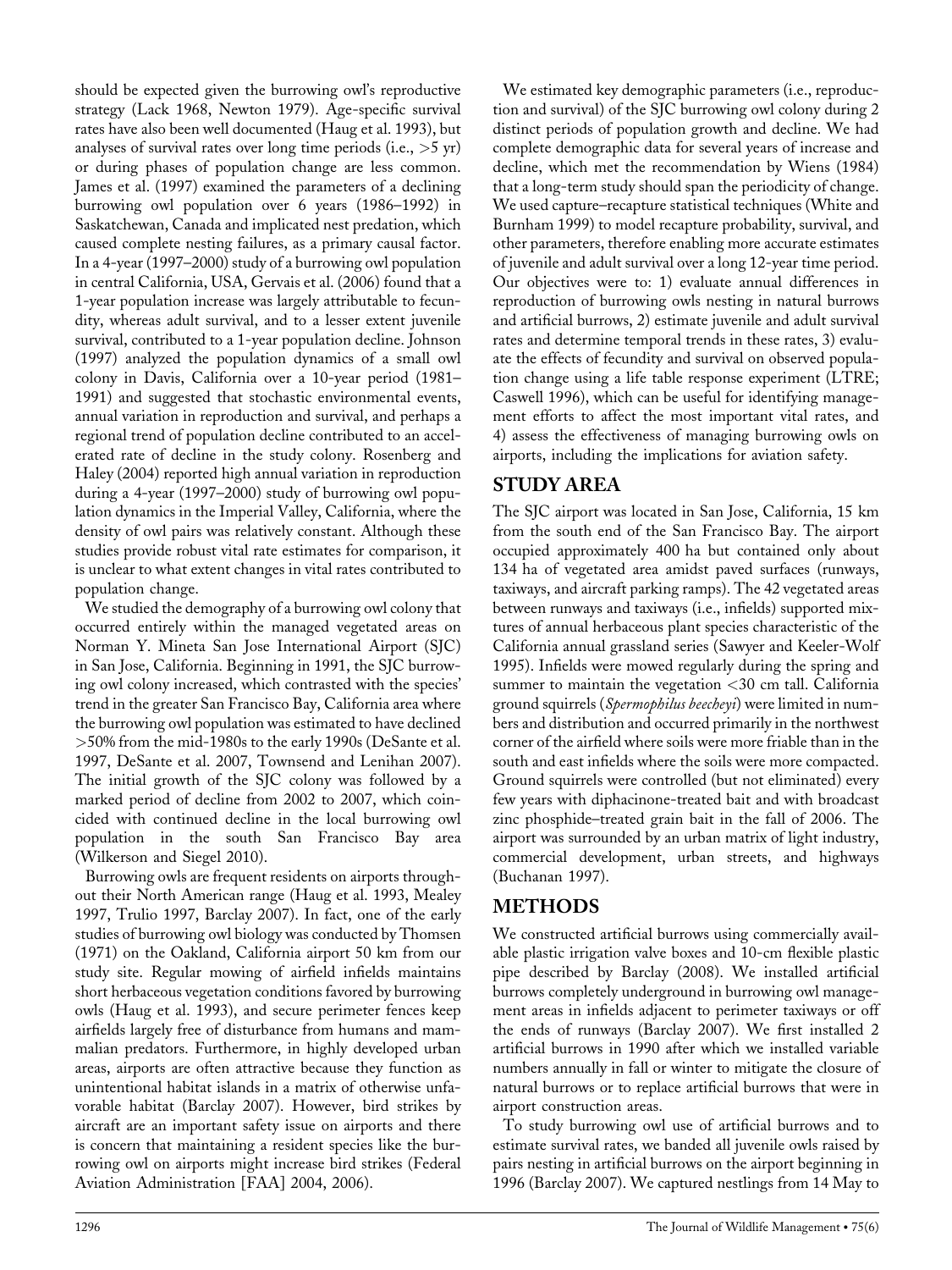1 August by hand inside artificial burrows after removing the lid of the nest chamber (Barclay 2008). We used a modified rubber garden hose to coax older nestlings out of artificial burrow tunnels. We also banded adult owls opportunistically captured while banding nestlings or when doing artificial burrow maintenance. We banded owls with a U.S. Geological Survey number 4 aluminum leg band on one leg and a blue aluminum band with a unique alphanumeric code (Acraft Sign and Nameplate Company, Edmonton, Alberta, Canada) on the other leg.

From January 1990 through December 2007 we counted burrowing owls during biweekly wildlife point counts at 6 locations and during travel among point-count locations on the airfield. The surveys served as a means of resighting marked owls and estimating total population size each year. We conducted 6-min point counts mostly in the morning, under favorable weather conditions for viewing birds (we postponed monitoring sessions during steady rain). We conducted bi-weekly point counts to comply with Federal Aviation Regulations (FAR Part 139) regarding wildlife hazard monitoring on airports serving air carriers. We recorded the age class of each owl (juvenile or adult) by plumage (Haug et al. 1993, Priest 1997) using age category conventions for banding (U.S. Fish and Wildlife Service 1991). We recorded gender of adult owls if we could reliably determine it based on plumage or behavior (Haug et al. 1993). We recorded whether each owl was banded, the color band number if we could read it, and whether the owl occupied a natural or artificial burrow. We also located and identified burrowing owls during the capture period, 14 May to 1 August, and recorded resightings of live owls and recoveries of dead owls during the non-capture period (2 Aug–13 May). Recoveries consisted of carcasses of dead owls found by JHB on the airport or reported by airport personnel and bands found at artificial burrows during banding or burrow maintenance. Encounters of banded owls included dead owls found off the airport reported to the Bird Banding Laboratory or JHB by the public and resightings of live owls off the airport by JHB and other local burrowing owl researchers (e.g., Trulio 1997, Trulio and Chromczak 2007).

We recorded locations of prospective nesting pairs, and band identity if known, beginning in March each year. We conducted bi-weekly monitoring and focused nesting owl censuses of occupied burrows from May through July (i.e., the nesting season) to determine reproductive status. We inferred nesting at burrows where we observed a pair of adult burrowing owls on >1 occasion during the early portion of the nesting cycle (Garcia and Conway 2009). We adjusted the frequency of nesting surveys during the nesting season until we obtained definitive information about the nesting status of each previously recorded pair (Steenhof and Newton 2007). We considered a nest successful if we observed  $\geq$ 1 juvenile owl (2–4 weeks old) outside the burrow entrance (Garcia and Conway 2009). We assessed differences in annual (1990–2007) nesting success of pairs in artificial versus natural burrows with a paired  $t$ -test  $(\alpha = 0.05)$ . We considered a pair unsuccessful if one or both adults abandoned an occupied burrow during the nesting season or if we observed no juveniles at the burrow entrance through July. We could not directly compare reproduction of pairs nesting in artificial versus natural burrows because we measured true reproduction of pairs nesting in artificial burrows by opening artificial burrow nest boxes, whereas we estimated minimum reproduction for pairs in natural burrows using above-ground counts of juveniles. Estimates from the latter method may be biased low because an entire brood may not be seen above ground simultaneously (Gorman et al. 2003). In a study comparing detection probability of juveniles in 21 artificial burrow nests in California, Gorman et al. (2003) found that juvenile counts based on above-ground observation were 23% lower than true juvenile numbers. Although the actual bias of our count methods is not known, we applied a 23% adjustment factor to natural burrow juvenile counts as an approximation. We used a paired *t*-test to determine if annual reproduction varied by burrow type.

We obtained wildlife strike reports (FAA Form 5200-7) from SJC personnel each year (1990–2007) and reviewed them for accuracy of species identification if feathers were included. We assigned strike reports into 4 categories: hawk, owl, other bird, and unknown bird. We compiled all owl strike reports into one category because some strike reports stated the species was barn owl ( $Ty$ to alba) when burrowing owl feathers were included with the report and some strike reports gave the species as burrowing owl when barn owl feathers were included. Strike reports were filled out by airport personnel after runway inspections (several times a day) for all birds found dead or injured regardless of whether there was evidence that the bird was struck by an aircraft. Pilots also file strike reports when they believe they have struck a bird. We used a Pearson's correlation to determine the relationship between annual burrowing owl population size (adults and juveniles) and the number of owl strike reports. We emphasize that strike reports are only an index of bird strikes and we have no measure of actual bird strikes.

We estimated survival for juvenile (0–1 yr old) and adult (>1 yr old) burrowing owls using the Barker model (Barker 1997, 1999; Barker et al. 2004) within Program MARK (Version 4.3; White and Burnham 1999). The Barker model can accommodate multiple data types including live recaptures, live resightings, and dead recoveries from data collected during capture periods as well as between capture periods. Compared with the Cormack–Jolly–Seber model (CJS; Cormack 1964, Jolly 1965, Seber 1965), which only uses data from the capture period, the Barker model can improve accuracy of survival estimates by including additional data sources (i.e., recoveries and resightings outside the study area) and by modeling site fidelity, which helps separate the effects of mortality from permanent emigration (Lebreton et al. 1992). Because animals can be found dead or resighted alive outside the study area, the Barker model estimates true survival rates rather than apparent survival, which confounds mortality with emigration. The biological focus of our analysis was on age-specific survival, so we ignored the other nuisance parameters of the Barker model (i.e., those related to fidelity) that aid in its estimation.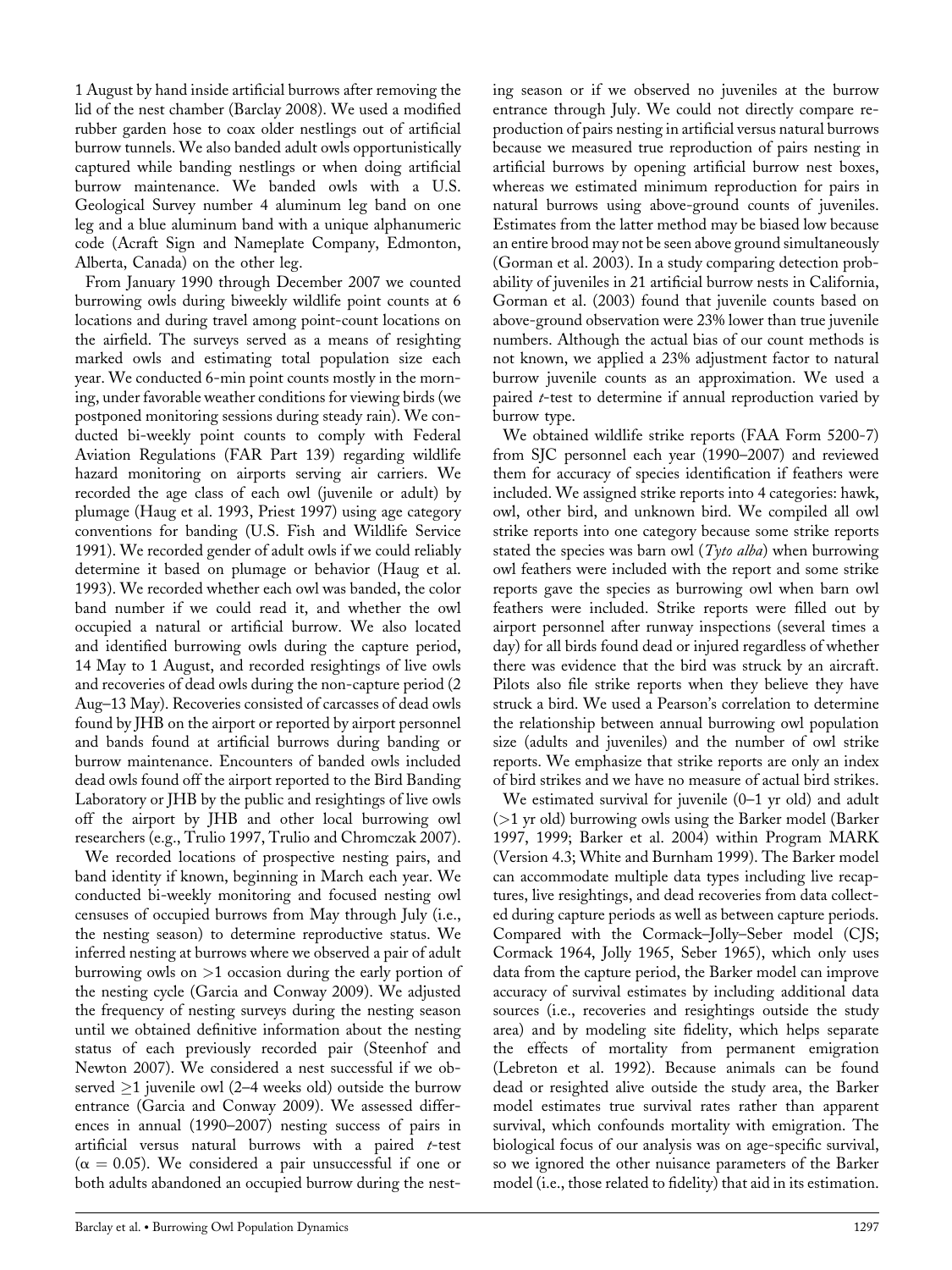Parameters estimated in the Barker model include: probability of survival  $(S_i)$ , probability of capture  $(p_i)$ , probability of dead recovery  $(r_i)$ , probability of live resighting  $(R_i)$ , probability of live resighting of birds that died within the annual period  $(R'_i)$ , site fidelity  $(F_i)$ , and temporary emigration  $(F'_i)$ .

We collected all data types (i.e., recaptures, live resightings, and dead recoveries) during the capture period (14 May–1 Aug) and we recorded resightings of live owls and recoveries of dead owls during the non-capture period. In the case of encounters of dead owls or band recoveries found during the capture period, we assigned the death of the bird to the previous non-capture period so that encounter histories for those animals would not incorrectly show survival through the capture period. Encounter histories spanned 12 years, beginning in 1996 when we began banding. We included resightings of live owls and recoveries of dead owls that occurred off the study area in the model and were thus accounted for explicitly. Considering that owls at SJC were highly observable and we conducted a complete census annually, these dispersal events supported our use of the Barker model.

We tested a set of 18 candidate models (Table 1) to estimate survival for juveniles  $(S_i)$  and adults  $(S_a)$ . Burrowing owls demonstrate adult behavior, including breeding, at the end of their first year (Haug et al. 1993), suggesting that a 2-stage model would represent the most important variation in survival. Additionally, previous studies have found stage-structured survival rates in burrowing owls (Thomsen 1971, James et al. 1997, Johnson 1997, Lutz and Plumpton 1997, Gervais et al. 2006). For both juveniles and adults, we modeled survival as constant through time  $(c)$ , annually variable  $(t)$ , and as a 2-period time trend  $(T;$ Table 1). The 2 time periods included the years of observed population increase  $(T_i, 1996-2001)$ , followed by the years of observed population decline  $(T_d, 2002-2007;$  Fig. 1). We modeled recapture rate  $(p)$  as constant with time and as a 2stage model to account for possible differences in recapture rates between juveniles and adults. We modeled the other



Figure 1. Two-stage life cycle diagram for post-breeding census of female burrowing owls at San Jose International Airport, California, USA, 1990– 2007. We show vital rates for each arc.  $S_a$  is adult survival,  $S_i$  is juvenile survival, and  $B$  is fecundity. We show juveniles to be reproductive because they reproduce at the end of their first year.

nuisance parameters  $(r, R, R', F, \text{and } F')$  as constant with age and time.

We compared candidate models using Akaike's Information Criterion (AIC; Akaike 1973) corrected for small sample size  $(AIC_c;$  Burnham and Anderson 2002). Akaike's Information Criterion is an information-theoretic, model selection approach that balances model fit with the number of model parameters (Burnham and Anderson 2002). We ranked the 18 models according to  $\Delta AIC_c$ , calculated for each model, i, as the difference between its  $AIC_c$ value and the best-fit model (Burnham and Anderson 2002). We considered models with  $\Delta AIC_c \leq 2$  to have strong support and models with  $\Delta AIC_c > 10$  to have minimal support (Burnham and Anderson 2002). We also calculated  $AIC<sub>c</sub>$  weights  $(w<sub>i</sub>)$  for each candidate model in order to evaluate its relative support from the data.

Of the 679 owls banded, we identified 92 as males or females when we re-sighted them as adults. We used the least parameterized Barker model  $[S(a2 - c/\sqrt{a}])$ c)p(.)r(.)R(.)R'(.)F(.)F'(.)] and a subset of the data including individuals of known sex, to determine the effect of sex on stage-structured survival. To assess goodness-of-fit, we used the median  $\hat{c}$  procedure in Program MARK. The value  $\hat{c}$  is an estimate of model overdispersion (lack of fit), which in turn, can affect model selection (Burnham and Anderson 2002).

Table 1. Parameter combinations modeled with the Barker model. We determined the effect of time on burrowing owl survival as an annual effect  $(t)$ , a trend with survival calculated for 2 time periods (T; 1996–2001 and 2002–2007), and constant with time (c), at San Jose International Airport, California, USA.

| Model description                                                                                                | Model name                          |
|------------------------------------------------------------------------------------------------------------------|-------------------------------------|
| Basic Barker model                                                                                               | S(.) p(.) r(.) R(.) R'(.) F(.) F(.) |
| Survival—2-stage: juveniles constant, adults constant                                                            | $S(a2 - c/c)$                       |
| Survival—2-stage: 2-period time effect on juveniles, adults constant                                             | $S(a2 - T/c)$                       |
| Survival-2-stage: juveniles constant, 2-period time effect on adults                                             | $S(a2 - c/T)$                       |
| Survival-2-stage: 2-period time effect on juveniles and adults                                                   | $S(a2 - T/T)$                       |
| Survival—2-stage: annual time effect on juveniles, adults constant                                               | $S(a2 - t/c)$                       |
| Survival—2-stage: juveniles constant, annual time effect on adults                                               | $S(a2 - c/t)$                       |
| Survival—2-stage: annual time effect on juveniles and adults                                                     | $S (a2 - t/t)$                      |
| Survival-2-stage: 2-period time effect on juveniles, annual time effect on adults                                | $S(a2 - T/t)$                       |
| Survival—2-stage: annual time effect on juveniles, two-period time effect on adults                              | $S(a2 - t/T)$                       |
| Recapture—no age effect: constant through time (all years)                                                       | p(.)                                |
| Recapture—2-stage: juvenile and adults, no time effects                                                          | $p(a2 - c/c)$                       |
| Recovery: constant                                                                                               | r(.)                                |
| Resighting: constant                                                                                             | R(.)                                |
| Resighting': constant                                                                                            | R'(.)                               |
| Fidelity: constant                                                                                               | F(.)                                |
| Return parameter: constant                                                                                       | F(.)                                |
| (9 Survival) $\times$ (2 Recapture) $\times$ (1 Recovery) $\times$ (1 Resighting) $\times$ (1 Fidelity) $\times$ |                                     |
| $(1$ Return) $\times$ $(1$ Resighting') = 18 models                                                              |                                     |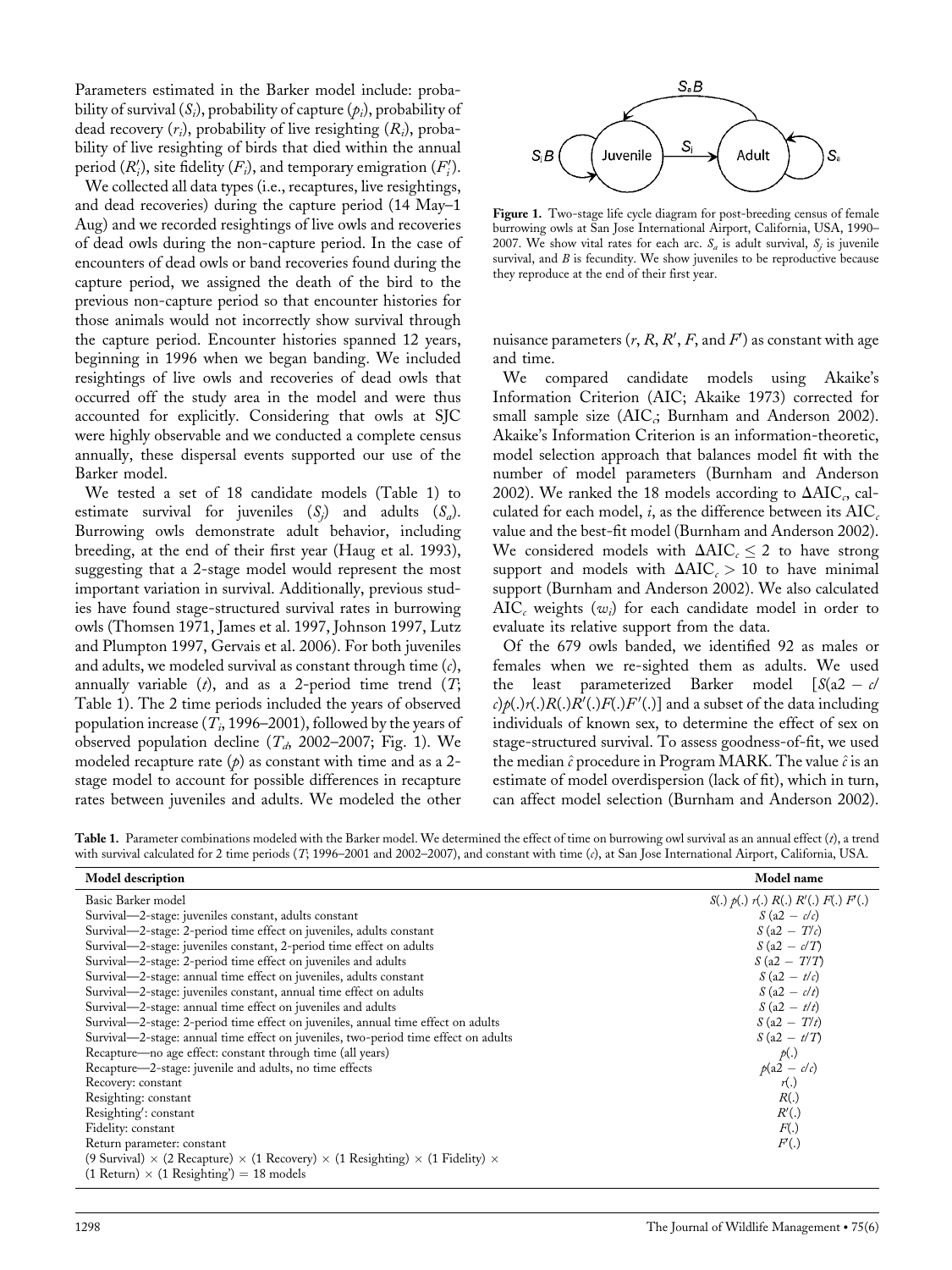We used model averaging within MARK to estimate  $S_i$  and  $S_a$  from comparable models that included 2-period trend analysis (T) of survival. To calculate an average demographic response for subsequent LTRE analysis (see below), we also estimated time-invariant juvenile survival by averaging the 6 models for which we held juvenile survival constant. We followed the same method to estimate time-invariant adult survival.

We estimated population trends by calculating the annual realized population growth rate  $(\lambda_r)$  as  $N_{t+1}/N_t$ , with  $N =$  total adult and juvenile owls observed during the capture period and  $t =$  year, and we calculated average  $\overline{\lambda}_r$  as a geometric mean for the years 1991–2007. We also used stage-based matrix population models to estimate the long-term population growth rate (Lefkovitch 1965, Caswell 2001) for the time period 1996–2007 ( $\lambda_a$ ). We used a 2-stage life-cycle model based on a post-breeding census of females (Fig. 1). The basic form of the population projection matrix, A, was:

$$
\mathbf{A} = \begin{bmatrix} S_j B & S_a B \\ S_j & S_a \end{bmatrix}
$$

where the 4 matrix elements were composed of vital rate estimates including  $B$  (female young per breeding female),  $S_a$ , and  $S_i$ . We assumed fecundity rates of juvenile (at the end of their first year) and adult females were the same. We estimated  $\lambda_a$  as the dominant eigenvalue of the matrix (Caswell 2001) and determined the sensitivity of  $\lambda_a$  to small perturbations in each of the matrix elements using the equation:

$$
s_{ij} = \frac{\partial \lambda}{\partial a_{ij}} = \frac{v_i w_j}{\sum_{k=1}^s v_k w_k}
$$

where  $s_{ii}$  is sensitivity of the matrix element,  $w_i$  is the *j*th element of the dominant right eigenvector, and  $v_i$  is the ith element of the dominant left eigenvector. However, sensitivities calculated in this way represent whole matrix elements  $(a_{ij})$ , not vital rates, which are often more relevant to understanding how changes in population growth may be partitioned by demographic rate. To calculate the sensitivity of  $\lambda$  to lower-level vital rates, we used the chain rule for differentiation (Caswell 2001). We calculated sensitivity of each of the k vital rates,  $r(S_a, S_j, \text{ and } B)$  as:

$$
s_{r_k} = \sum_{i=1}^s \sum_{j=1}^s \frac{\partial \lambda}{\partial a_{ij}} \frac{\partial a_{ij}}{\partial r_k} = \sum_{i=1}^s \sum_{j=1}^s s_{ij} \frac{\partial a_{ij}}{\partial r_k}
$$

We also calculated elasticity of  $\lambda$  for each vital rate using:

$$
E_{r_k} = \frac{r_k}{\lambda} \frac{\partial \lambda}{\partial r_k}
$$

We conducted a LTRE analysis to assess the relative importance of demographic rates in explaining the observed change in population growth rate during the increasing and declining phases of study (Caswell 1996, 2001). When  $\lambda$  varies due to experimental manipulation or when comparing groups (or time periods), a LTRE can be used to calculate the

proportional change in  $\lambda$  attributable to vital-rate differences between groups. Unlike sensitivity analysis, LTRE accounts for the observed magnitude of change in each vital rate. Thus, vital rates with high sensitivities but low variation may be less important to population growth rate than less sensitive but highly variable vital rates (Mills and Lindberg 2002).

The 1996–2007 matrix  $(A_{96-07})$  served as our average projection matrix and provided the vital rate sensitivities necessary for the LTRE. Using the methods described above, we used stage-based matrix population models to calculate  $\lambda$ for the periods of population increase ( $\lambda_i$ : 1996–2001) and decrease ( $\lambda_d$ : 2002–2007). To parameterize the period-specific projection matrices  $A_i$  and  $A_d$ , we estimated demographic rates  $(S_a, S_j, \text{ and } B)$  separately for the 2 time periods. We calculated the change in  $\lambda$  between the 2 time periods by  $\Delta \lambda = \lambda_i - \lambda_d$ , which is also approximated by:

$$
\approx \sum_k (r_{k_i} - r_{k_d}) \times s_{r_k}
$$

where  $(r_{k_i}-r_{k_d})$  is the difference in vital rate k between the increasing period and the declining period, and  $s_{r_k}$  is the sensitivity of that vital rate as calculated from the average matrix  $(A_{96-07})$ . For each vital rate, we divided the  $[(r_{k_i} - r_{k_d}) \times s_{r_k}]$  term by the estimated change in  $\lambda$  to calculate the percent LTRE contribution, or the amount of change in  $\lambda$  attributable to that vital rate.

#### RESULTS

We recorded 342 pairs of adult burrowing owls during the breeding seasons (Mar–Jul) from 1990 to 2007 (Fig. 2, Appendix). The annual breeding population at SJC increased from a low of 7 pairs in 1991 to a high of 40 pairs in 2002 (Fig. 2). Expressed as total burrowing owls (adults and juveniles) observed during the breeding season, the colony increased by an average of 4.8% per year ( $\overline{\lambda}_r = 1.048$ ; Fig. 3). There was considerable variability in the observed annual population growth rate during the study period, especially in the early years when the population was small (Fig. 3).



Figure 2. Annual census (1990–2007) of adult burrowing owl pairs at San Jose International Airport, California, USA, and annual availability of artificial burrows.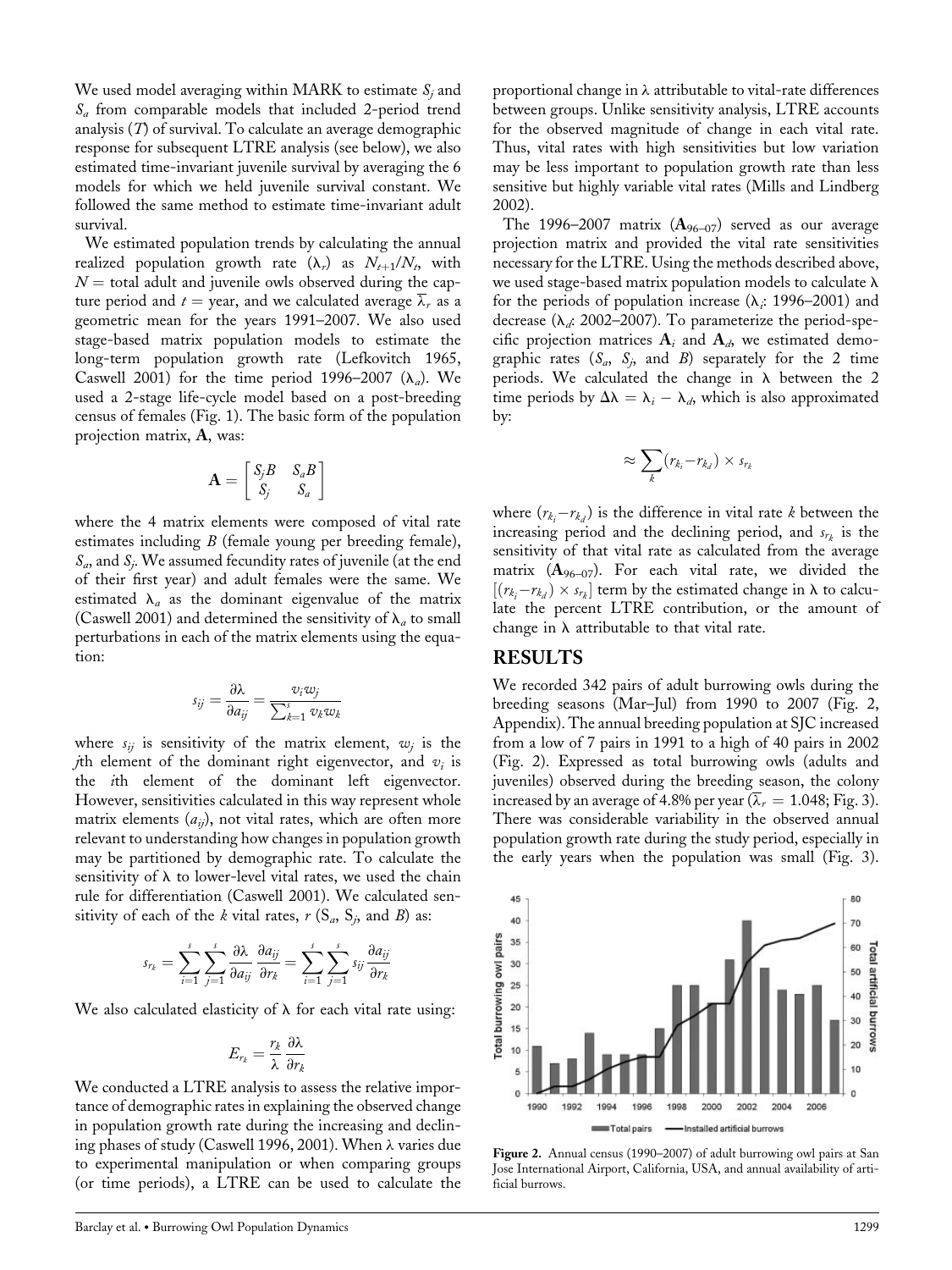



**Figure 3.** Annual (1991–2007) realized population growth rate  $(\lambda_r)$  of all burrowing owls (adults and juveniles) at San Jose International Airport, California, USA. Dashed line represents stable population growth for reference.

Recruitment of juvenile and adult owls from artificial and natural burrows also varied (Fig. 4). Population size showed a clear increasing trend from 1990 to 2002 and a declining trend from 2002 to 2007 (Figs. 2 and 4). We found no correlation between annual strike reports of owls ( $\overline{x} = 5.4$ ,  $SD = 5.7$ , range  $= 0-22$  strike reports per year, including some barn owls) and annual burrowing owl population size (Pearson correlation = 0.185;  $P = 0.477$ ).

From 1990 to 2007, 274 breeding pairs produced  $\geq$ 1 young for an average nesting success rate of 79% (SD  $= 0.156$ ; Fig. 5). Nesting success in natural burrows varied considerably from a low of 36% in 1990 to highs of 100% in 1992, 1996, and 1999 (Fig. 5). Average nesting success was 87% (95% CI = 0.807–0.935) in artificial burrows ( $N = 189$ pairs) compared to 76% (95%  $CI = 0.662 - 0.848$ ) in natural burrows ( $N = 153$  pairs), and a paired t-test across all 17 years showed the 11% difference was marginally significant ( $P = 0.07$ ; Fig. 5).

Reproduction averaged 3.36 juveniles/pair (SD =  $0.982$ ), but it was highly variable, ranging from 1.43 juveniles/pair in 1991 to  $>4$  juveniles/pair in 6 other years (Fig. 6). Pairs nesting in artificial burrows produced an average of



Figure 4. Annual (1990–2007) numbers of adult and juvenile burrowing owls in artificial (AB) and natural burrows (NB) at San Jose International Airport, California, USA.

Figure 5. Annual (1990–2007) nesting success of burrowing owl pairs in artificial burrows (AB) and natural burrows (NB) at San Jose International Airport, California, USA. We considered a nest to be successful if we observed  $\geq$ 1 2–4-week-old juvenile outside the burrow entrance. Dashed lines represent average nesting success in artificial and natural burrows.

3.80 juveniles/pair ( $SD = 1.234$ ) compared to an estimated 3.03 juveniles/pair ( $SD = 0.892$ ) in natural burrows. With natural-burrow counts adjusted by 23%, reproduction of adults in artificial and natural burrows was not different (paired *t*-test,  $P = 0.646$ ).

At SJC 55% of all nesting pairs used artificial burrows and 45% used natural burrows. The annual proportion of pairs occupying natural burrows ranged from 100% in 1990 (when no artificial burrows were present) to 17% in 2005 (Figs. 2 and 4). Pairs of owls occupied artificial burrows at 33% of their availability over the study period (189 pair occupancyyears out of 578 artificial burrow-years, Fig. 2). Of the 111 burrows installed during 18 years, 82 (74%) were occupied by a pair at least once during a nesting season, and these artificial burrows were occupied an average of 48% (SD  $= 0.272$ ) of the years they were available. Of 79 artificial burrows available  $\geq$ 3 years, 23 (29%) were occupied by nesting pairs  $\geq$ 3 years. The first artificial burrow installed in 1990 was occupied 14 of 15 years (93% occupancy).

We banded 679 burrowing owls comprised of 656 nestlings and 23 adults from 14 May to 1 August. The median  $\hat{c}$ procedure showed adequate model fit for the most parameterized Barker model and no evidence of overdispersion  $(\hat{c} = 1.093, \text{SE} = 0.003)$ . There was no support for inclusion of sex effects on juvenile or adult survival in the least parameterized Barker model ( $\Delta AIC_c = 1.91$ ), probably due to a low sample size of individuals of known sex; therefore we excluded sex as a factor in all subsequent models.

The 3 top-ranked models with  $\Delta AIC_c < 2$  showed stagestructured survival and time period–dependent (T) survival for adults (Table 2). The best-fit model estimated juvenile survival as constant over the 12-year time period ( $S_i = 0.262$ ,  $SE = 0.024$ ) and adult survival as higher during the time of population increase (1996–2001;  $S_{a_i} = 0.708$ , SE  $= 0.055$ ) and lower during population decline  $(S_{a_i} = 0.460,$  $SE = 0.040$ . In our final estimation of these rates, we averaged estimates across all models weighted by their model support, which yielded similar final estimates (Table 3).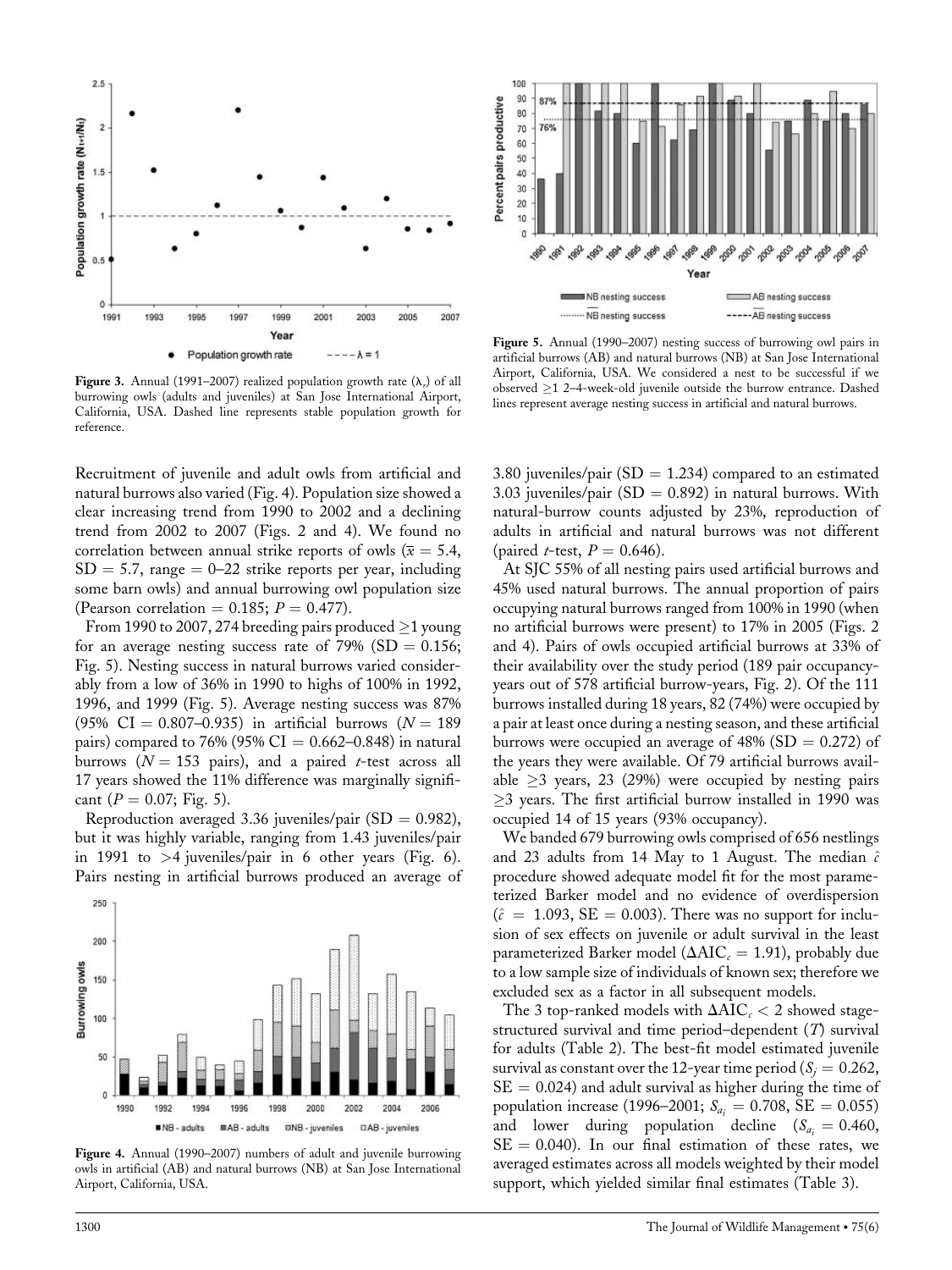

Figure 6. Annual (1990–2007) reproduction (juveniles per pair [SD]) of burrowing owls in artificial burrows (AB) and natural burrows (NB) at San Jose International Airport, California, USA. We used above-ground observations to estimate reproduction in natural burrows, whereas we based reproduction in artificial burrows on counts of nestlings inside nest chambers.

Long-term population growth rate  $(\lambda_a)$  estimated from average vital rates was 1.072, which was within 3% of the annual realized population growth rate. Long-term population growth rate calculated with vital rates from the increasing period was much higher ( $\lambda_i = 1.288$ ) than population growth rate based on vital rates from the population decline  $(\lambda_d = 0.921; \Delta \lambda = 0.368)$ . Sensitivity of  $\lambda_a$  to juvenile survival was twice as great as sensitivity to adult survival and sensitivity of  $\lambda_a$  to fecundity was low (Fig. 7). Elasticities of all 3 vital rates were approximately 0.50. Elasticities of vital rates do not necessarily sum to 1 as do elasticities of matrix elements (Caswell 2001).

Despite high sensitivity of  $\lambda$  to juvenile survival, the LTRE analysis revealed that adult survival was the major LTRE contributor (Fig. 7), explaining more than twice the variation in  $\lambda$  than the other vital rates. The higher contribution of adult survival was attributable to the large magnitude of change in estimated adult survival between the 2 time periods (Table 3). Although  $\lambda$  was highly sensitive to juvenile survival (Fig. 7), low variation (Table 3) tempered its effect. The weak influence of fecundity on annual population growth was further substantiated by regression analysis that showed a weak relationship between annual growth of the adult population and reproduction the previous year (juveniles per

Table 2. Models of survival probability (S) for burrowing owls at San Jose International Airport, California, USA, 1996-2007 ( $n = 679$ ). All models estimated survival separately for juveniles  $(0-1 \text{ yr})$  and adults  $(0-1 \text{ yr})$ , indicated by the nomenclature, S (a2-juvenile/adult). We modeled survival as constant with time  $(c)$ , as a function of time period (T; 1996–2001 and 2002–2007), or as an annual time effect (t). We listed models by Akaike Information Criterion (AIC) and show only models with AIC weights  $(w_i) > 0.05$ .

| Model                                               | $\triangle AIC.$ | $AIC_{c}$ | $W_i$ |    | Deviance |
|-----------------------------------------------------|------------------|-----------|-------|----|----------|
| $S(a2 - c/T) p(a2 - c/c) r(.) R(.) R'(.) F(.) F(.)$ | 0.000            | 2.357.3   | 0.338 | 10 | 677.6    |
| $S(a2 - T/T) p(a2 - c/c) r(.) R(.) R'(.) F(.) F(.)$ | 1.388            | 2,358.7   | 0.169 | 11 | 676.9    |
| $S(a2 - c/T) p(.) r(.) R(.) R'(.) F(.) F(.)$        | 1.434            | 2,358.7   | 0.165 | q  | 681.0    |
| $S(a2 - T/T) p(.) r(.) R(.) R'(.) F(.) F(.)$        | 2.751            | 2,360.0   | 0.085 | 10 | 680.3    |
| $S(a2 - c/t) p(a2 - c/c) r(.) R(.) R'(.) F(.) F(.)$ | 2.953            | 2,360.3   | 0.077 | 20 | 659.9    |
| $S(a2 - c/t) p(.) r(.) R(.) R'(.) F(.) F(.)$        | 3.754            | 2,361.1   | 0.052 | 19 | 662.8    |

Table 3. Model-averaged survival estimates for juveniles and survival and fecundity estimates for adult burrowing owls at San Jose International Airport, California, USA, 1996–2007.  $T_i$  and  $T_d$  correspond to periods of population increase and decline, respectively. We calculated model-averaged survival estimates for 3 time periods for use in a life table response experiment analysis, although model selection showed strong support for a 2 time-period time effect on adults and no time effect on juveniles.

| Iuvenile          |          |                 | Adult           |                 |           |               |  |
|-------------------|----------|-----------------|-----------------|-----------------|-----------|---------------|--|
| Time period       | Survival | 95%CI           | <b>Survival</b> | 95%CI           | Fecundity | 95%CI         |  |
| $T: 1996 - 2001$  | 0.278    | $0.216 - 0.349$ | 0.710           | $0.590 - 0.807$ | 2.19      | $1.59 - 2.79$ |  |
| $T_A$ : 2002–2007 | 0.241    | $0.186 - 0.306$ | 0.465           | $0.387 - 0.545$ | 1.80      | $1.17 - 2.43$ |  |
| 1996–2007         | 0.258    | $0.214 - 0.309$ | 0.545           | $0.479 - 0.610$ | 1.99      | $1.62 - 2.37$ |  |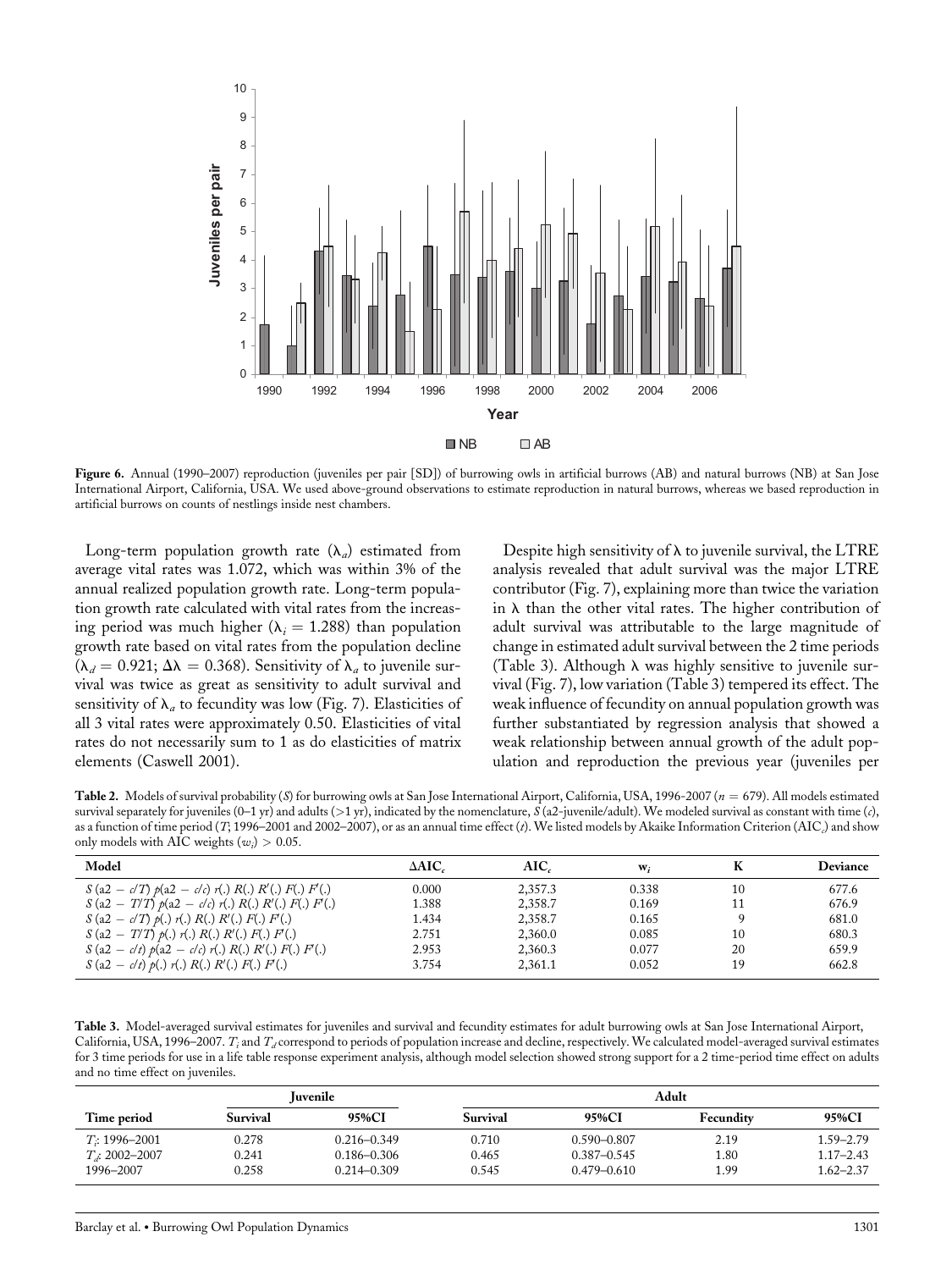

Figure 7. Life table response experiment (LTRE) showing sensitivity and percent contribution of vital rates (1996–2007) to population change in the burrowing owl population at San Jose International Airport, California, USA.



Figure 8. Annual (1991–2007) realized growth rate of the adult burrowing owl population ( $\lambda =$  adults<sub>t+1</sub>/adults<sub>t</sub>) and annual reproduction (juveniles per adult in year t, 1990-2006) of burrowing owls at San Jose International Airport, California, USA. Linear regression showed that annual reproduction explained little of the variation in annual adult population growth rate.

adult;  $R^2 = 0.209$ ,  $P = 0.065$ , Fig. 8). Fecundity had low sensitivity and varied little between the increasing and declining phases (Table 3).

#### DISCUSSION

The long-term nature of the demographic and populationlevel monitoring in our study provides a unique glimpse at the factors influencing the dynamics of this population over time, especially because annual censuses of adult owls in our study area showed 2 distinct periods of population growth: one of marked increase from 1996 to 2001 and another of decline from 2002 to 2007 (Fig. 2). Reproduction (i.e., nesting success and fecundity) by burrowing owls at SJC was highly variable (Figs. 5 and 6), and the variation we recorded fell within the wide ranges reported in other studies. Average nesting success of 0.79 at SJC was in the upper half of values reported from 10 other studies where nesting

success averaged 0.69 (median 0.71) in a range from a low of 0.45 (3 yr, Mealey 1997) to a high of 1.0 (2 yr, 15 pairs, Martin 1973). The effect of burrow type on nesting success was marginally significant ( $P = 0.07$ ), suggesting that nesting success of owls in artificial burrows was comparable to that of owls in natural burrows. The 33% occupancy rate we observed was similar to the 35% occupancy rate Smith et al. (2005) reported for 23 artificial burrows installed within 200 m of natural burrows in Washington, but less than the 55% occupancy of artificial burrows in Idaho reported by Belthoff and Smith (2003).

Average fecundity of 3.36 juveniles/pair  $(SD = 0.982)$  at SJC was also above the average (non-weighted) fecundity of 3.10 juveniles/pair from 15 other studies, where it ranged from 2.0 juveniles/pair (Ronan 2002) to 4.9 juveniles/pair (or nest; Martin 1973, see summaries in Haug et al. 1993, Klute et al. 2003). Average annual juvenile survival of 0.258 at SJC was within the range of 0.120–0.307 that Gervais et al. (2006) reported during 4 years (1997–2000) in a burrowing owl colony in central California. Annual adult survival of 0.545 also fell within the range of adult survival from 0.294 to 0.575 that Gervais et al. (2006) reported. Although vital rates we estimated were within the ranges from studies elsewhere, our study is the first to identify significantly different adult survival rates corresponding with periods of population increase and decline (Table 3). However, the dynamics of the resident burrowing owl population at SJC may not be representative of the dynamics of migratory populations where natal and breeding dispersal can confound accurate estimates of survival rates (e.g., James et al. 1997, Lutz and Plumpton 1997).

No studies have reported a distinct multi-year period of increase similar to what we observed (Fig. 2), so we are unable to compare vital rates coincident with growth in other increasing populations. Poulin et al. (2001) and Poulin (2003) reported a direct relationship between fecundity and population increase and a delayed (1 yr) numerical response by burrowing owls to a 1-year meadow vole (*Microtus pennsylvanicus*) irruption in an otherwise declining owl population in Saskatchewan. At SJC we initially suspected that management of this population with the construction of artificial burrows may have contributed to positive growth by increasing nest burrow availability and enabling higher fecundity of owls nesting in artificial burrows; however, reproduction of owls nesting in artificial and natural burrows was equivocal and population growth showed no strong correlation with fecundity (Fig. 8).

The decline of the SJC colony since 2002 was qualitatively similar to declines reported in some other burrowing owl populations in western North America (e.g., James et al. 1997, Johnson 1997, Wellicome et al. 1997). James et al. (1997) suggested that increased nest predation and reduced recruitment was responsible for declines observed during a 6 year study of an owl population in Saskatchewan. In that study estimated adult survival, based on resightings of banded adults, increased while the observed annual numbers of pairs declined. In another study to investigate the influence of enhanced reproduction on population change, Wellicome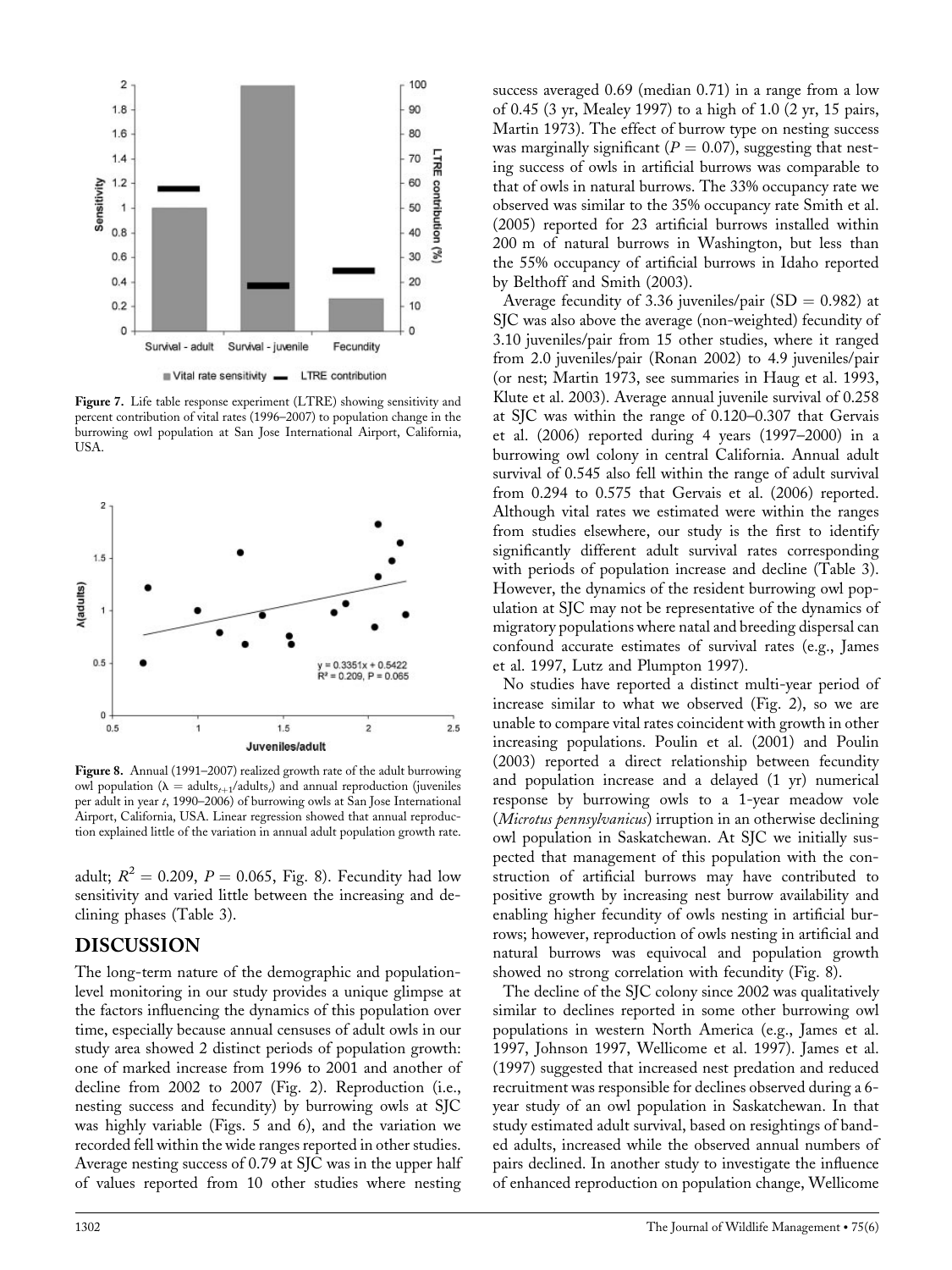et al. (1997) reported that supplemental feeding during the nesting cycle and modified artificial burrow entrances to reduce nest predation increased the number of young raised and initially lessened the rate of annual population decline. However, these experimental management activities did not reverse the long-term decline of their study population in Saskatchewan.

Our most important finding was the survival analysis showing that adult survival changed significantly between the increasing and declining phases and the LTRE indicating that adult survival contributed to  $>50\%$  of the variation in  $\lambda$ . Gervais et al. (2006) also concluded that lower adult and juvenile apparent survival in a burrowing owl population in the Central Valley of California had a greater effect on population growth than did lower fecundity. Gervais et al. (2006) concluded that increased fecundity contributed more to positive population growth during years of greater California vole (Microtus californicus) abundance.

The natural history of the burrowing owl including the short lifespan, large clutch size, asynchronous hatching, and high reproductive potential suggests a reproductive strategy that evolved to take advantage of favorable breeding conditions, especially irruptive abundance of small mammal and insect prey (Poulin 2003). Population change in species with these life-history characteristics is generally more sensitive to reproduction than survival (Emlen and Pikitch 1989, Gervais and Rosenberg 1999). The results of our LTRE and the analysis of population change by Gervais et al. (2006) show that  $\lambda$  is theoretically most sensitive to changes in juvenile survival (Fig. 7). However, we found no evidence that this vital rate changed between the increasing and declining population phases of our study (Table 3), thus juvenile survival did not influence the change we observed in population growth. Furthermore, results of supplemental feeding experiments (Wellicome et al. 1997) and numerical response of burrowing owls to prey irruption (Poulin et al. 2001, Poulin 2003, Gervais et al. 2006) suggest that short-term transient population growth can be sensitive to fecundity and juvenile survival, especially positive changes in response to increased prey abundance. In our study, these short-term responses appeared to have been outweighed by the greater contribution of changes in adult survival rates that influenced change at the population level. These results suggest that reductions in adult burrowing owl survival may also contribute to longer-term declining trends.

Estimating demographic rates and analyses using population models have added much to our understanding of wildlife population dynamics (Caswell 2001, Morris and Doak 2002). The ability to use sensitivity and elasticity analyses to evaluate the influence of changes to specific vital rates has been particularly useful because it can often suggest management actions that can enhance key demographic rates to which  $\lambda$  is most sensitive (Crouse et al. 1987). But, as our study shows, large changes to vital rates of low sensitivity (adult survival in this case) can be substantial enough to contribute to population decline. A more striking pattern occurred with the decline of peregrine falcons (Falco peregrinus). As a longer-lived and less fecund raptor than

burrowing owls, peregrine falcon population growth is less sensitive to reproductive rates and more sensitive to changes in adult survival rates (Emlen and Pikitch 1989, Wootton and Bell 1992). Yet, it was a profound decline in reproduction caused by organochlorine pesticide–induced eggshell thinning (Peakall 1976, Peakall and Kiff 1979) and widespread nesting failure that caused the historic, global declines of peregrine falcon populations (Hickey 1969).

Caswell (2000) has argued that sensitivity analyses (i.e., prospective analyses) are most appropriate to guide management efforts and that LTRE (i.e., retrospective analyses) only identify the factors that have been important for populations in the past. However, we suspect that long-term studies such as ours will allow researchers and managers alike to better understand how empirical patterns of vital-rate change influence population dynamics, especially the vital rates that contribute to increase and those that influence decline. Despite their retrospective nature, we suggest that such long-term monitoring and modeling will allow managers to better identify on-the-ground actions that can improve key vital rates identified by such analyses. For burrowing owls on SJC, it appears that management directed towards enhancing adult survival might be most effective at enhancing population growth. Our findings suggest that management such as supplemental feeding (Wellicome 1997, Wellicome et al. 1997), or augmenting reproduction through fostering (Barclay 1987)—both actions directed towards increasing fecundity—may not be effective at reversing decline and bringing about long-term population stability.

The LTRE suggests that the proximate cause of the change in the SJC owl colony was change in adult owl survival. However, despite our long-term study of this population the ultimate cause of lower adult survival during the period of decline is unclear. Factors that could have contributed to lower adult survival rates include increased predation, lower over-winter survival, or emigration. Although we have no estimates of the incidence of predation on burrowing owls on SJC, long-term wildlife monitoring data (biweekly, 1990– 2007; J. H. Barclay, Albion Environmental, unpublished data) suggested no conspicuous changes in the predator community on the airport where mammalian predators such as red foxes (Vulpes fulva), striped skunks (Mephitis *mephitis*), and feral dogs and cats were rare. Avian predators typically increased during spring and fall migration, but there have been no conspicuous long-term increases in raptor abundance or persistence observed during airport bird monitoring (J. H. Barclay, unpublished data). However, we cannot rule out predation having contributed to lower adult survival rates in recent years.

Burrowing owl habitat on the airport was affected beginning in 2000 and continued intermittently through 2006 in the form of temporary habitat disturbance associated with airport improvement projects (e.g., lengthening and resurfacing runways). Together these projects caused temporary disturbance in the form of vegetation and topsoil removal and compaction in approximately 79 ha (59%) of infield area and permanent habitat loss from increased paved area totaling about 10 ha (7.5%) of infields. Temporary habitat dis-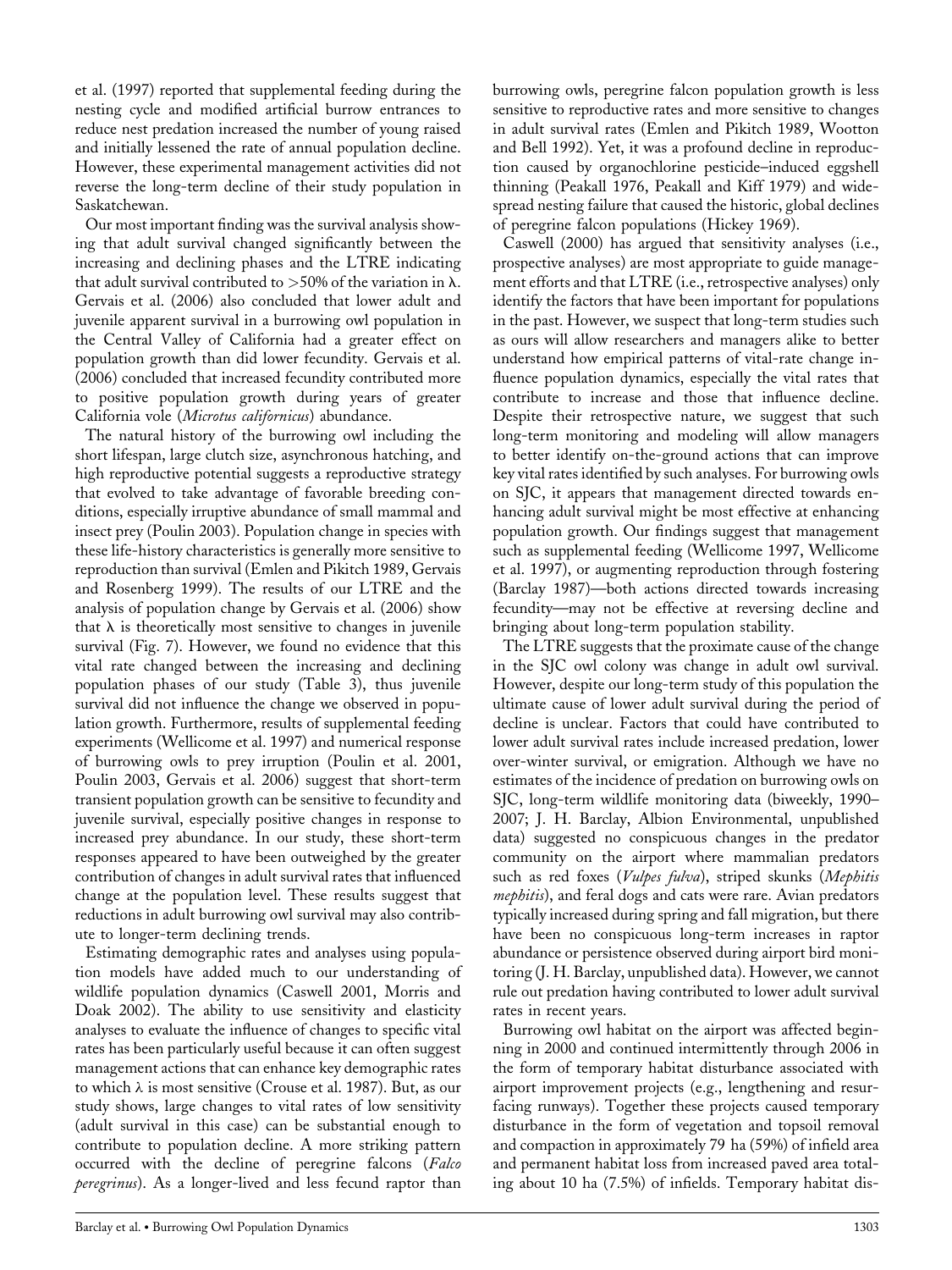turbance lasted only a few months after which mixed herbaceous vegetation typical of the airport's infields was restored. Small mammal populations are sensitive to changes in aboveground plant structure and biomass caused by fire and grazing (Cook 1959, Grant et al. 1982). Removal of vegetation and topsoil in the airport improvement project areas was thorough and eliminated the vegetation and soil media used by litter-dwelling and burrow-dwelling small mammals (Grant and Birney 1979, Grant et al. 1982). Adult burrowing owl over-winter survival could have been affected by projectrelated changes to the plant and animal communities on the airfield. If effects on the prey base had influenced adult survival we would have expected to see an effect on juvenile owl survival as well, yet we found none (Table 3).

We received information about encounters off the airport of 12 (1.7%) burrowing owls banded as nestlings at SJC and the most distant of these was an owl observed nesting at Moffett Federal Airfield 12 km from SJC. None of the 12 banded owls that dispersed from SJC represented dispersal of an owl banded as an adult or seen as an adult at SJC and later encountered off the airport. These records suggest emigration was not common. Johnson (1997) also reported a low dispersal rate (2 of 87 owls or 2.3%) from an owl colony in Davis, California. We observed 4 owls on SJC that were banded off the airport and the most distant was an owl banded as a nestling approximately 7 km away.

Although some emigration from our study population occurred, we think dispersal contributed little to the population decline we observed. Burrowing owls in resident and migratory populations exhibit high site fidelity (Haug et al. 1993). Several studies including those of resident burrowing owls in California (Rosenberg and Haley 2004, Gervais et al. 2006, Rosier et al. 2006) show that juveniles disperse farther and more frequently than adults. Our limited dispersal data are consistent with the notion that dispersal is more common in juveniles than adults. Rosenberg and Haley (2004) estimated probability of emigration of adult burrowing owls in the Imperial Valley as <0.04. Thus, if dispersal differed greatly between increasing and decreasing phases of our study, we would expect it to influence estimates of juvenile survival, not adult survival, as we found. Finally, we note that burrowing owls were intensively monitored in other colonies in the Santa Clara Valley (Trulio 1997, Trulio and Chromczak 2007) and >800 owls were banded during our study period at other locations in the Santa Clara Valley (Harman and Barclay 2007). Given such intense banding and monitoring, we would have expected more observations of immigrants and emigrants if dispersal was more common than suggested by 12 reported encounters.

## MANAGEMENT IMPLICATIONS

Artificial burrows were an effective management tool at SJC that facilitated managing the spatial occurrence of nesting owls and mitigating owl strikes by minimizing the occurrence of nesting owls along the edges of runways. Their use provided nesting opportunities comparable to natural burrows, allowing managers to offset the effects of intentionally closing burrows near runways and in construction areas. Each year 10–20% of artificial burrows at SJC required minor maintenance to clear their entrances. This rate of artificial burrow closure fell within the range of 0–33% ( $\bar{x}$  = 17%) of natural burrows that Holmes et al. (2003) reported were closed due to natural processes (i.e., erosion). Some burrows at SJC were made unavailable by valley pocket gophers (Thomomys bottae) that filled the tunnels with soil. Our finding that annual strike reports of owls (including some barn owls) were not correlated with the annual burrowing owl population size suggests that burrowing owls can be maintained on airports without compromising aviation safety. This was likely facilitated by preventing owls from nesting along runway edges, where owls hunting from low perches would be exposed to aircraft moving nearby at high speed. These findings suggest that it is possible to maintain regional burrowing owl numbers by careful management in isolated habitat patches surrounded by intense development. Given limited resources, we suggest managers focus on accurately estimating annual adult owl populations rather than devoting time to estimating reproduction, which shows high annual variation and is difficult to accurately estimate. Future research should address management opportunities to enhance adult survival.

## ACKNOWLEDGMENTS

We thank SJC staff, and especially C. Sarbaugh of the Airport Development Division, for facilitating management and monitoring of the burrowing owl colony at SJC. We appreciate the assistance of R. Cull, J. Diehl, and L. Harman who monitored nesting attempts and collected banded owl resightings. We thank D. Euler and 2 anonymous referees for their thoughtful comments that improved our manuscript.

# LITERATURE CITED

- Akaike, H. 1973. Information theory and an extension of the maximum likelihood principle. Pages 267–281 in Petrov B. N. and Csaki F. editors. International symposium on information theory. Second edition. Akademiai Kiado, Budapest, Hungary.
- Barclay, J. H. 1987. Augmenting wild populations. Pages 239–247 in B. A. Giron Pendleton, B. A. Millsap, K. W. Cline, and D. M. Bird, editors. Raptor management techniques manual. National Wildlife Federation, Washington, D.C., USA.
- Barclay, J. H. 2007. Burrowing owl management at Mineta San Jose International Airport. Pages 146–154 in J. H. Barclay, K. W. Hunting, J. L. Lincer, J. Linthicum, and T. A. Roberts, editors. Proceedings of the California Burrowing Owl Symposium, 11–12 November 2003, Sacramento, California, USA. Bird Populations Monographs No. 1. The Institute for Bird Populations and Albion Environmental, Inc., Point Reyes Station, California, USA.
- Barclay, J. H. 2008. A simple artificial burrow design for burrowing owls. Journal of Raptor Research 42:53–57.
- Barker, R. J. 1997. Joint modeling of live-recapture, tag-resight, and tag-recovery data. Biometrics 53:666–677.
- Barker, R. J. 1999. Joint analysis of mark–recapture, resighting and ringrecovery data with age-dependence and marking-effect. Bird Study 46:S82–S91.
- Barker, R. J., K. P. Burnham, and G. C. White. 2004. Encounter history modeling of joint mark–recapture, tag–resighting and tag–recovery data under temporary emigration. Statistica Sinica 14:1037–1055.
- Belthoff, J. R., and B. W. Smith. 2003. Patterns of artificial burrow occupancy and reuse by burrowing owls in Idaho. Wildlife Society Bulletin 31:138–144.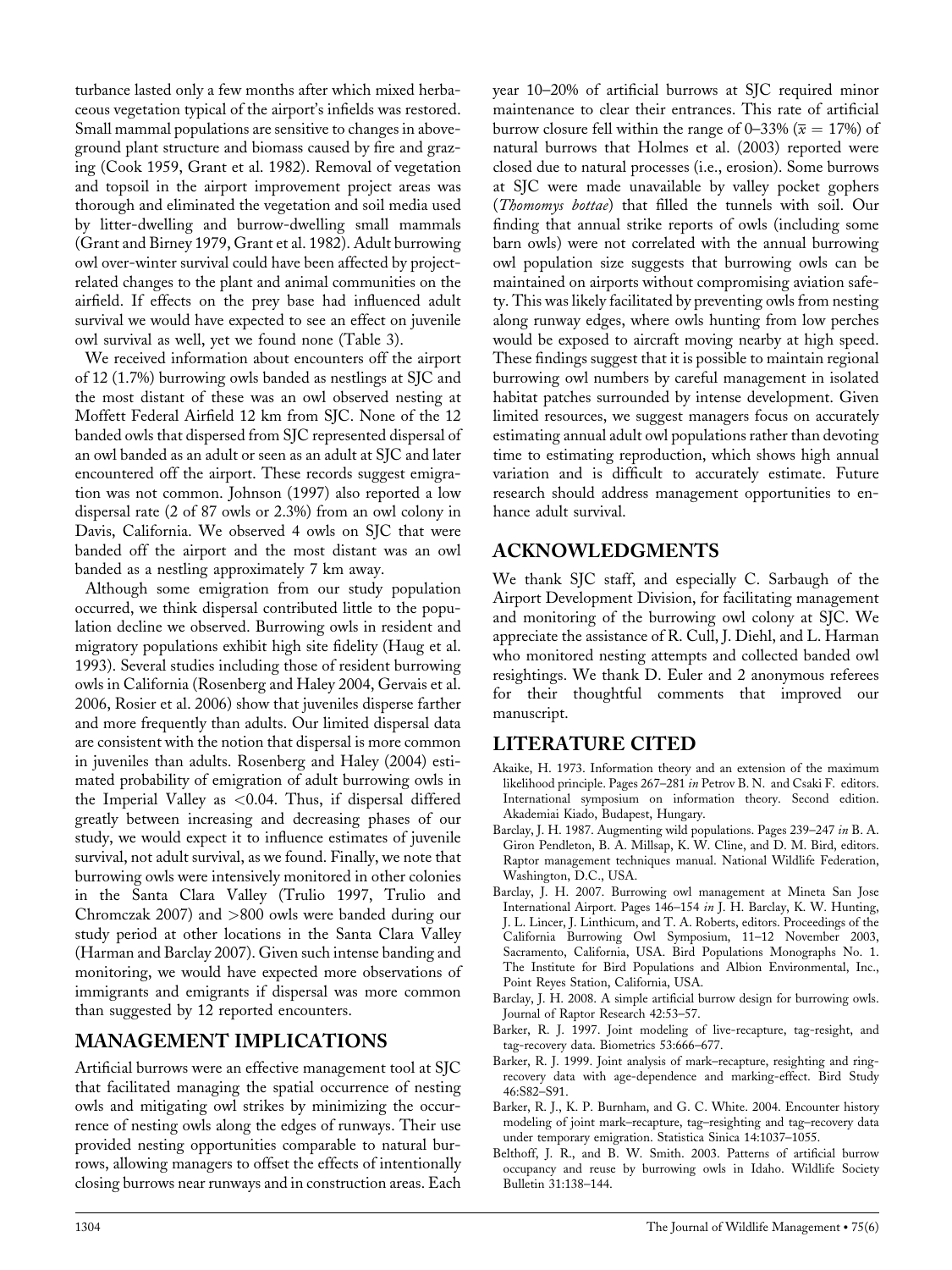- Buchanan, J. T. 1997. A spatial analysis of the burrowing owl (Speotyto cunicularia) population in Santa Clara County, California, using a geographic information system. Pages 90–96 in J. R. Duncan, D. H. Johnson, and T. H. Nicholls, editors. Proceedings of the second international symposium of the biology and conservation of owls of the northern hemisphere. 5–9 February 1997. Winnepeg, Manitoba, Canada. U.S. Department of Agriculture Forest Service General Technical Report NC-190, North Central Forest Experiment Station, St. Paul, Minnesota, USA.
- Burnham, K. P., and D. R. Anderson. 2002. Model selection and multimodel inference: a practical information-theoretic approach. Second edition. Springer-Verlag, New York, New York, USA.
- Calder, W. A., III. 1984. How long is a long-term study? Auk 101:893–894.
- Caswell, H. 1996. Analysis of life table response experiments II. Alternative parameterizations for size- and stage-structured models. Ecological Modelling 88:73–82.
- Caswell, H. 2000. Prospective and retrospective perturbation analyses: their roles in conservation biology. Ecology 81:619.
- Caswell, H. 2001. Matrix population models: construction, analysis, and interpretation. Sinauer Associates, Sunderland, Massachusetts, USA.
- Cook, S. F., Jr. 1959. The effects of fire on a population of small rodents. Ecology 40:102–108.
- Cormack, R. M. 1964. Estimates of survival from sighting of marked animals. Biometrika 51:429–438.
- Crouse, D. T., L. B. Crowder, and H. Caswell. 1987. A stage-based population model for loggerhead sea turtles and implications for conservation. Ecology 68:1412–1423.
- Dennis, B., P. L. Munholland, and J. M. Scott. 1991. Estimation of growth and extinction parameters for endangered species. Ecological Monographs 61:115–143.
- DeSante, D. F., and D. K. Rosenberg. 1998. What do we need to monitor in order to manage land birds? Pages 93–106 in J. M. Marzluff and R. Sallabanks, editors. Avian conservation, research and management. Island Press, Covelo, California, USA.
- DeSante, D. F., E. D. Ruhlen, S. L. Adamany, K. M. Burton, and S. Amin. 1997. A census of burrowing owls in central California in 1991. Pages 38– 48 in J. L. Lincer and K. Steenhof, editors. The burrowing owl, its biology and management: including the proceedings of the first international symposium. 13–14 November 1992, Bellevue, Washington, USA. Raptor Research Report Number 9. Allen Press, Lawrence, Kansas, USA.
- DeSante, D. F., E. D. Ruhlen, and R. Scalf. 2007. The distribution and relative abundance of burrowing owls in California during 1991–1993: evidence for a declining population and thoughts on its conservation. Pages 1–42 in J. H. Barclay, K. W. Hunting, J. L. Lincer, J. Linthicum, and T. A. Roberts, editors. Proceedings of the California Burrowing Owl Symposium, 11–12 November 2003, Sacramento, California, USA. Bird Populations Monographs No. 1. The Institute for Bird Populations and Albion Environmental, Inc., Point Reyes Station, California, USA.
- Durant, S. M., S. Bashir, T. Maddox, and M. K. Laurenson. 2007. Relating long-term studies to conservation practice: the case of the Serengeti cheetah project. Conservation Biology 21:602–611.
- Emlen, J. M., and E. K. Pikitch. 1989. Animal population dynamics: identification of critical components. Ecological Modelling 44:253–273.
- Federal Aviation Administration. 2004. Advisory circular AC 150/5200- 33A. Hazardous wildlife attractants on or near airports. U.S. Department of Transportation, Federal Aviation Administration, Washington, D.C., USA.
- Federal Aviation Administration. 2006. Certalert. Requests by state wildlife agencies to facilitate and encourage habitat for state-listed threatened and endangered species and species of special concern on airports. No. 06-07. Airport Safety and Operations Division AAS-300, Washington, D.C., USA.
- Garcia, V., and C. J. Conway. 2009. What constitutes a nesting attempt? Variation in criteria causes bias and hinders comparisons across studies. Auk 126:31–40.
- Garshelis, D. 2000. Delusions in habitat evaluation: measuring use, selection, and importance. Pages 111–164 in L. Boitani, and T. K. Fuller, editors. Research techniques in animal ecology. Columbian University Press, New York, New York, USA.
- Gervais, J. A., C. M. Hunter, and R. G. Anthony. 2006. Interactive effects of prey and  $p, p'$ -DDE on burrowing owl population dynamics. Ecological Applications 16:666-677.
- Gervais, J. A., and D. K. Rosenberg. 1999. Western burrowing owls in California produce second brood of chicks. Wilson Bulletin 111:569– 571.
- Gorman, L. R., D. K. Rosenberg, N. A. Ronan, K. L. Haley, J. A. Gervais, and V. Frank. 2003. Estimation of reproductive rates of burrowing owls. Journal of Wildlife Management 67:493–500.
- Grant, W. E., and E. C. Birney. 1979. Small mammal community structure in North American grasslands. Journal of Mammalogy 60:23–36.
- Grant, W. E., E. C. Birney, N. R. French, and D. M. Swift. 1982. Structure and productivity of grassland small mammal communities related to grazing-induced changes in vegetative cover. Journal of Mammalogy 63:248–260.
- Harman, L. M., and J. H. Barclay. 2007. A summary of California burrowing owl banding records. Pages 123–131 in J. H. Barclay, K. W. Hunting, J. L. Lincer, J. Linthicum, and T. A. Roberts, editors. Proceedings of the California Burrowing Owl Symposium, 11–12 November 2003, Sacramento, California, USA. Bird Populations Monographs No. 1. The Institute for Bird Populations and Albion Environmental, Inc., Point Reyes Station, California, USA.
- Haug, E. A., B. A. Millsap, and M. S. Martell. 1993. Burrowing owl (Speotyto cunicularia). Account 61 in A. Poole and F. Gill, editors. The birds of North America. The Academy of Natural Sciences, Philadelphia, Pennsylvania, and The American Ornithologists' Union, Washington, D.C., USA.
- Hickey, J. J. 1969. Peregrine falcon populations: their biology and decline. University of Wisconsin Press, Madison, USA.
- Holroyd, G. L., R. Rodríguez-Estrella, and S. R. Sheffield. 2001. Conservation of the burrowing owl in western North America: issues, challenges, and recommendations. Journal of Raptor Research 35:399– 407.
- Holmes, A. L., G. A. Green, R. L. Morgan, and K. B. Livezey. 2003. Burrowing owl nest success and burrow longevity in north central Oregon. Western North American Naturalist 63:244–250.
- James, P. C., T. J. Ethier, and M. K. Toutloff. 1997. Parameters of a declining burrowing owl population in Saskatchewan. Pages 34–37 in J. L. Lincer and K. Steenhof, editors. The burrowing owl, its biology and management: including the proceedings of the first international symposium. 13–14 November 1992, Bellevue, Washington, USA. Raptor Research Report Number 9. Allen Press, Lawrence, Kansas, USA.
- James, P. C., and R. H. M. Espie. 1997. Current status of the burrowing owl in North America: an agency survey. Pages 3–5 in J. L. Lincer and K. Steenhof, editors. The burrowing owl, its biology and management: including the proceedings of the first international symposium. 13–14 November 1992, Bellevue, WA, USA. Raptor Research Report Number 9. Allen Press, Lawrence, Kansas, USA.
- Johnson, B. S. 1997. Demography and population dynamics of the burrowing owl. Pages 28–33 in J. L. Lincer and K., Steenhof, editors. The burrowing owl, its biology and management: including the proceedings of the first international symposium. 13–14 November 1992, Bellevue, WA, USA. Raptor Research Report Number 9. Allen Press, Lawrence, Kansas, USA.
- Jolly, G. M. 1965. Explicit estimates from capture–recapture data with both death and immigration-stochastic model. Biometrika 52:225–247.
- Klute, D. S., L. W. Ayers, M. T. Green, W. H. Howe, S. L. Jones, J. A. Shaffer, S. R. Sheffield, and T. S. Zimmerman. 2003. Status assessment and conservation plan for the western burrowing owl in the United States. U.S. Department of Interior, Fish and Wildlife Service, Biological Technical Publication FWS/BTP-R6001-2003, Washington, D.C., USA.
- Lack, D. 1968. Ecological adaptations for breeding in birds. Chapman and Hall, London, United Kingdom.
- Lebreton, J. D., K. P. Burnham, J. Clobert, and D. R. Anderson. 1992. Modeling survival and testing biological hypotheses using marked animals: a unified approach with case studies. Ecological Monographs 62:67–118.
- Lefkovitch, L. P. 1965. The study of population growth in organisms grouped by stages. Biometrics 21:1–18.
- Lutz, R. S., and D. L. Plumpton. 1997. Metapopulation dynamics of a burrowing owl (Speotyto cunicularia) population in Colorado. Pages 255– 259 in J. R. Duncan D. H. Johnson and T. H. Nicholls, editors. Proceedings of the second international symposium of the biology and conservation of owls of the northern hemisphere. 5–9 February 1997. Winnepeg, Manitoba, Canada. U.S. Department of Agriculture Forest